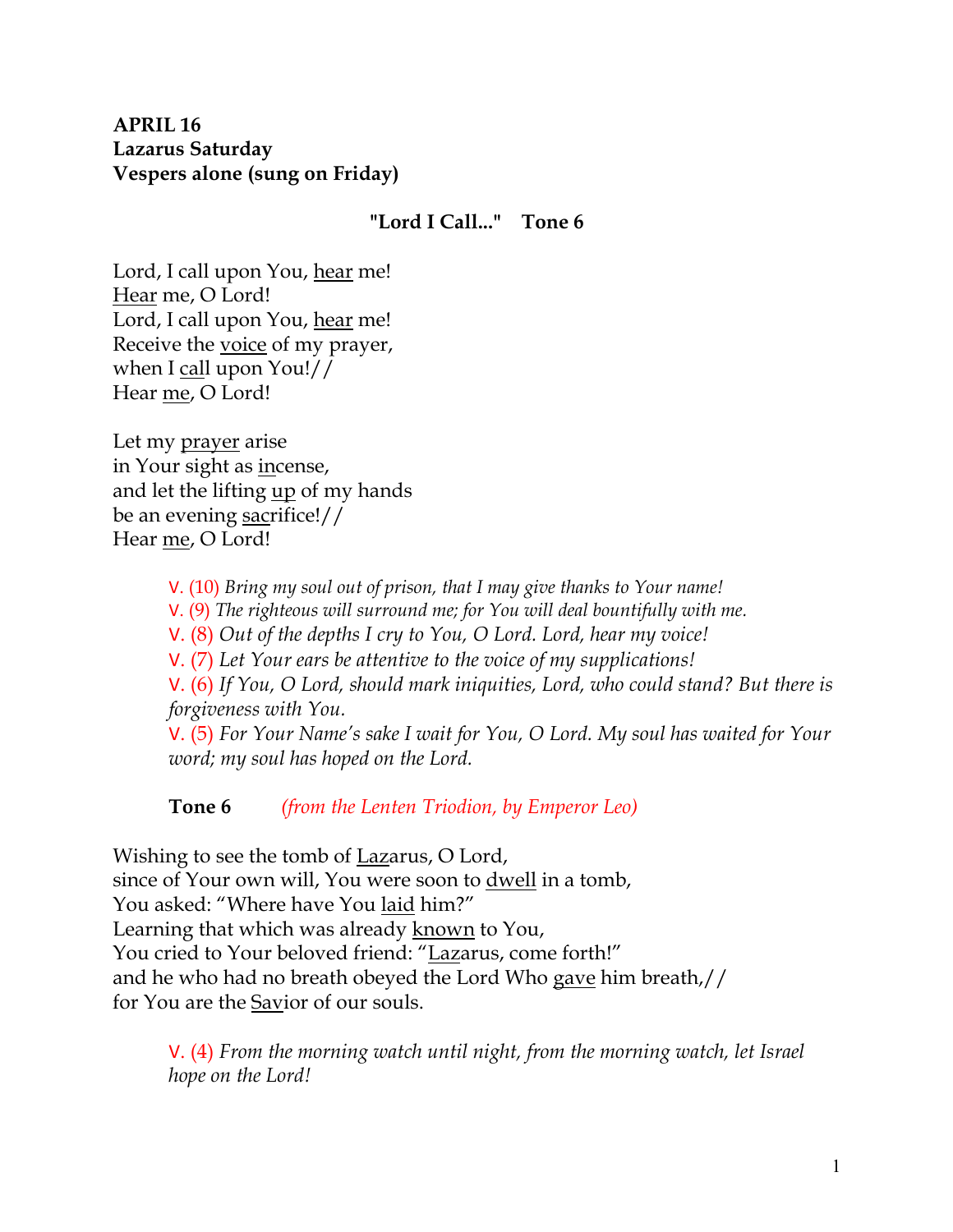You have come to the place of the burial of Lazarus, O Lord, the tomb of a man <u>four</u> days dead. Weeping for Your friend, O Bread of Life, You raised him up. Therefore death was bound by Your voice, and grave clothes were loosened by Your hand. The band of disciples was <u>filled</u> with joy. One song of adoration was sung by all:// "Blessed are You, O Savior! Have mercy on us!"

V. (3) *For with the Lord there is mercy and with Him is plenteous redemption, and He will deliver Israel from all his iniquities.*

Your voice destroyed the kingdom of hell, O Lord. Your powerful word raised from the tomb the one who was <u>four</u> days dead. Lazarus became the saving first-fruits of the world's regeneration. All things are possible for You, O Lord and King of all.// Grant Your servants cleansing and great mercy!

V. (2) *Praise the Lord, all nations! Praise Him, all peoples!*

You came to the tomb of Lazarus, O Lord, and called him by name, wishing to assure Your disciples of Your own Resurrection. Hell was vanquished! It released Lazarus who was four days dead. He cried out to You:// "Glory to You, O blessed Lord!"

V. (1) *For His mercy is confirmed on us, and the truth of the Lord endures forever.* 

You came to Bethany to wake Lazarus, O Lord, accompanied by Your disciples. You wept for him, but he was raised by Your almighty power. A man four days dead cried to You, O our Savior:// "Glory to You, O blessed Lord!"

> *Glory to the Father, and to the Son, and to the Holy Spirit; now and ever, and unto ages of ages. Amen.*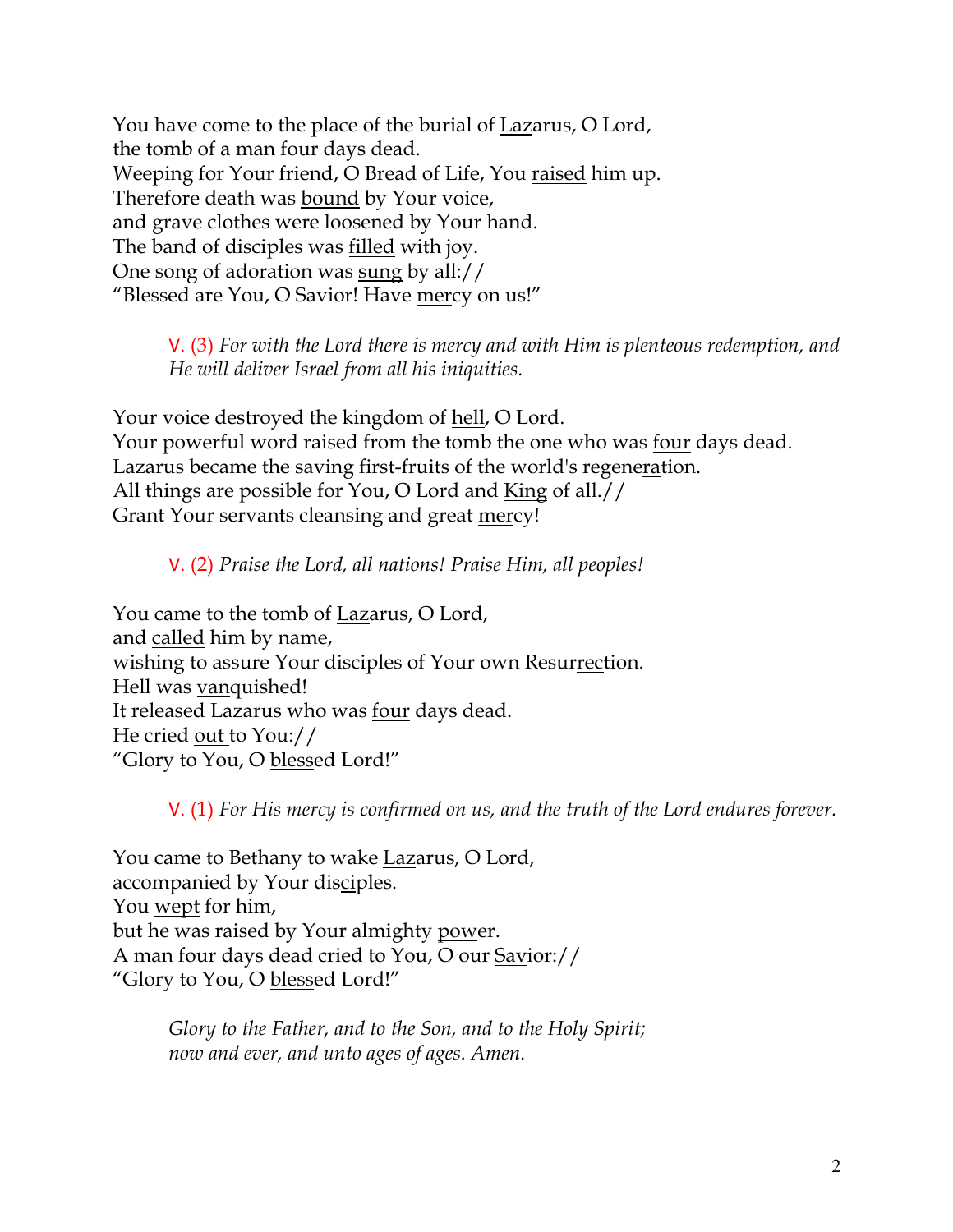#### **Tone 8** *(from the Lenten Triodion, by Andrew the Blind)*

We have completed the forty days that profit our souls. Let us sing: "Rejoice, city of Bethany, home of Lazarus! Rejoice, Mary and Martha, his sisters! Tomorrow Christ will come and raise your dead brother to life. Bitter and unsatisfied, hell will hear His voice. Shaking and groaning, it will release bound Lazarus. The assembly of Hebrews will be amazed. They will greet Him with palms and branches. Though their priests and elders look on Him with envy and malice, the children shall praise Him in song: 'Blessed is He Who comes in the Name of the Lord,// the King of Israel!'"

#### **Tone 6 Prokeimenon**

Our help is in the Name of the Lord, / Who made heaven and earth. *(Ps. 123:8)*

V. *"If it had not been the Lord Who was on our side," let Israel now say. (Ps. 123:1a)*

#### **Reading from Genesis (49:33-50:26)**

#### **Tone 6 Prokeimenon**

Those who trust in the Lord are like Mount Zion, / which cannot be moved, but abides forever. *(Ps. 124:1)*

V. *For the scepter of wickedness shall not rest upon the land allotted to the righteous. (Ps. 124:3a)*

#### **Reading from Proverbs (31:8-31)**

#### **Aposticha**

#### **Tone 8** *Idiomelon (from the Lenten Triodion)*

We have completed the forty days that profit our souls. Now let us beg the Lover of man: enable us to see the Holy Week of Your Passion, that we may glorify Your mighty work, Your wonderful plan for our salvation, as we sing with one heart and voice:// "O Lord, glory to You!"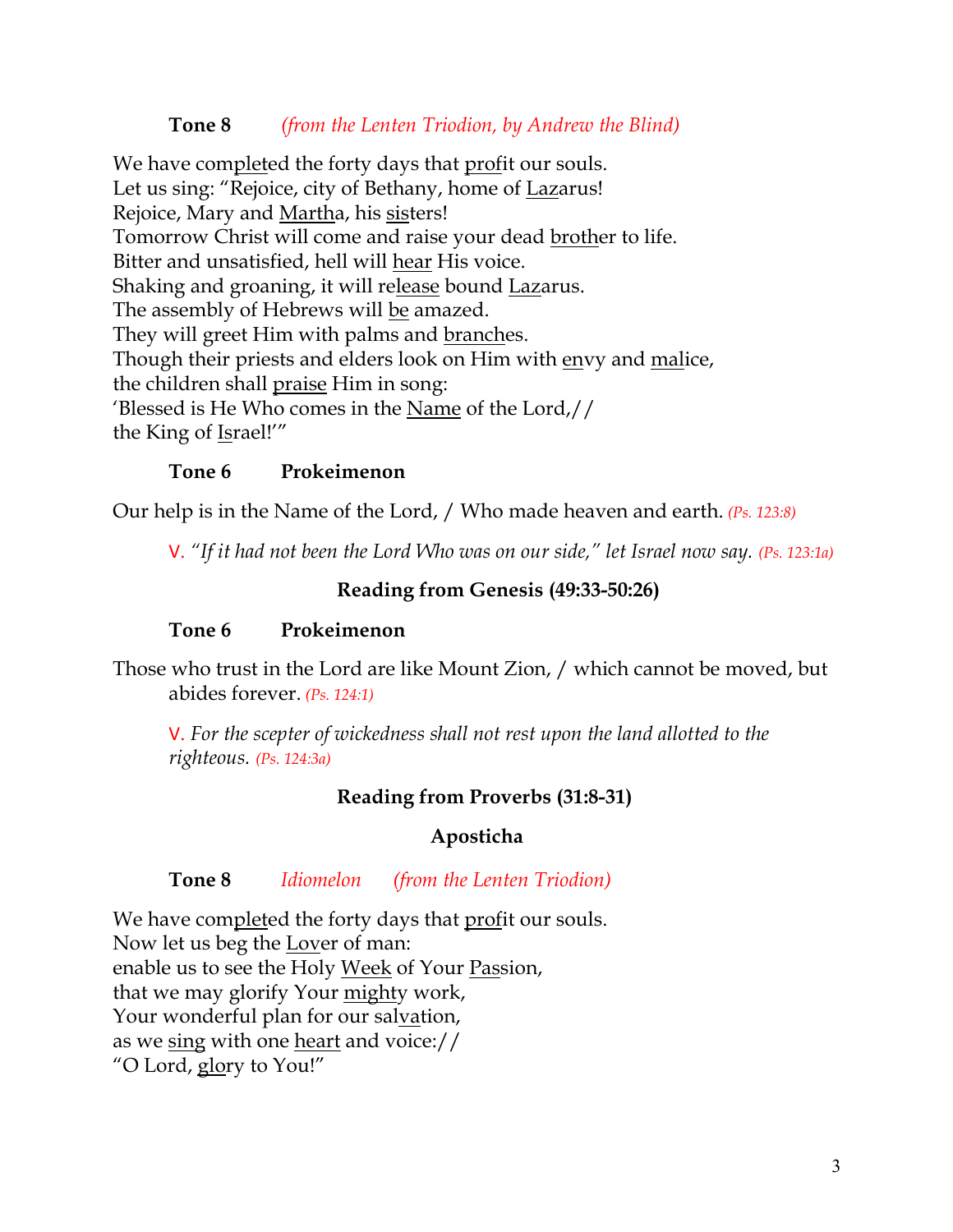V. *To Thee I lift up mine eyes, O Thou Who art enthroned in the heavens! Behold, as the eyes of servants look to the hand of their master, as the eyes of a maid to the hand of her mistress, so our eyes look to the Lord our God, till He have mercy upon us. (Ps 122:1-2)*

# (Repeat: "We have completed the forty days…")

V. *Have mercy upon us, O Lord, have mercy upon us, for we have had more than enough of contempt. Too long our soul has been sated with the scorn of those who are at ease, the contempt of the proud. (Ps. 122:3-4)*

**Tone 8** *(for the Martyrs)*

O martyrs of the Lord, we beseech you to intercede with our God, that He may forgive our many sins,// and grant our souls abundant mercy.

> *Glory to the Father, and to the Son, and to the Holy Spirit; now and ever, and unto ages of ages. Amen.*

## **Tone 8**

Standing by the tomb of Lazarus, O Savior, You called to Your friend, who was dead. He heard Your voice, and awoke as from sleep. Mortality was shaken by immortality. By Your word the bound was unbound. All is possible! All things serve and submit to You, O Loving Lord.// O our Savior, glory to You!

## **Tone 1 Troparion**

By raising Lazarus from the dead before Your Passion, You confirmed the universal resurrection, O Christ God. Like the children with the palms of victory, we cry out to You, O Vanquisher of Death: "Hosanna in the highest!// Blessed is He that comes in the Name of the Lord."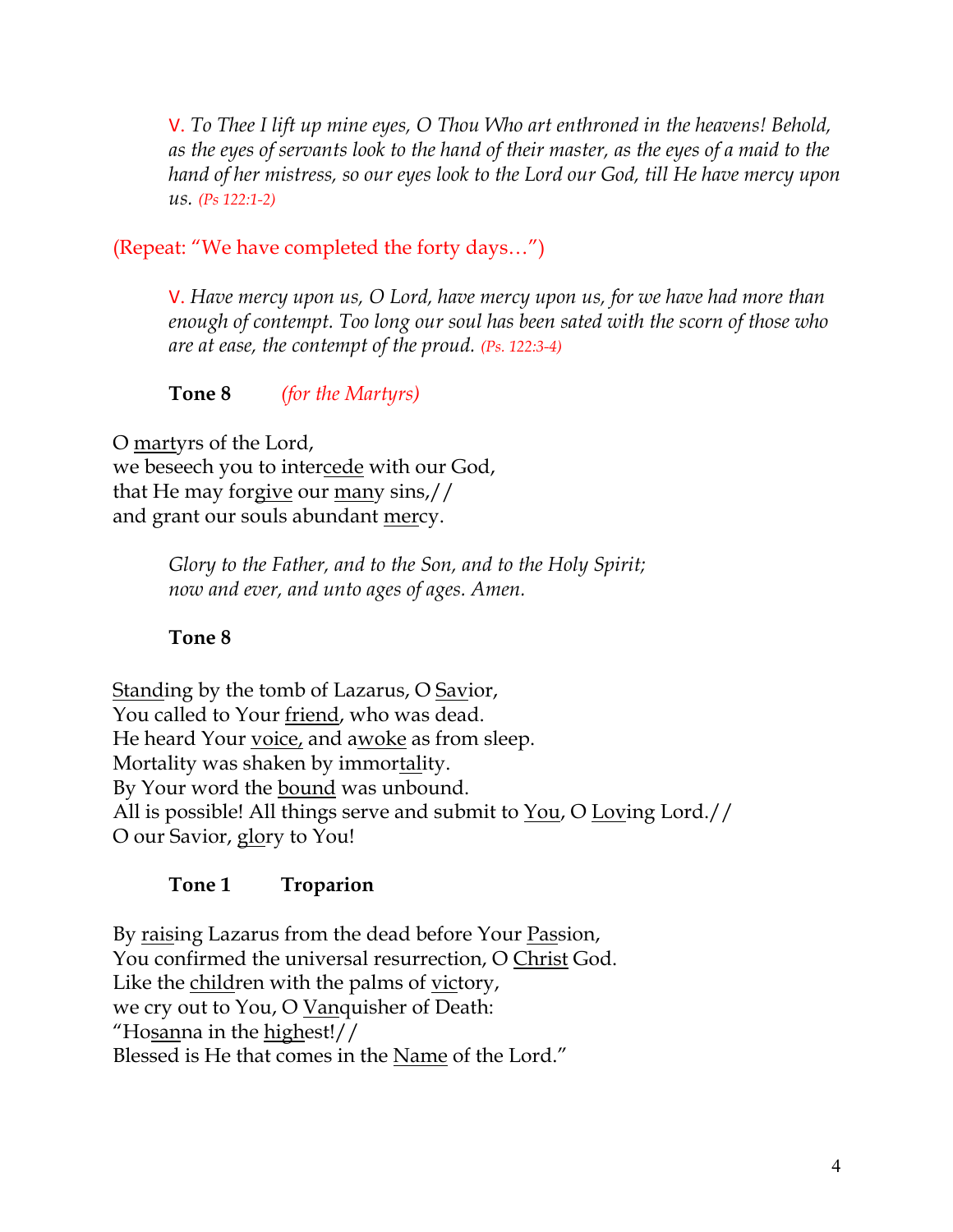## *(at the Divine Liturgy on Saturday morning)*

## **Tone 1 Troparion**

By raising Lazarus from the dead before Your Passion, You confirmed the universal resurrection, O Christ God. Like the children with the palms of victory, we cry out to You, O Vanquisher of Death: "Hosanna in the highest!// Blessed is He that comes in the Name of the Lord."

> *Glory to the Father, and to the Son, and to the Holy Spirit, now and ever, and unto ages of ages. Amen.*

## **Tone 2 Kontakion**

Christ, the Joy, the Truth, and the Light of all, the Life of the world, and the Resurrection, has appeared in His goodness to those on earth. He has become the Image of our Resurrection,// granting divine forgiveness to all.

## *(Instead of the Trisagion, we sing:)*

As many as have been baptized into Christ, have put on Christ. Alleluia.

## **Tone 3 Prokeimenon**

The Lord is my Light and my Savior! / Whom shall I fear? *(Ps. 26:1)*

V. *The Lord is the defender of my life! Of whom shall I be afraid? (Ps. 26:2)*

**Epistle** (333-ctr) Hebrews 12:28-13:8

# **Tone 5**

Alleluia, Alleluia, Alleluia!

V. *The Lord is King; He is robed in majesty. (Ps. 92:1a)*

V. *For He has established the world so that it shall never be moved. (Ps. 92:2)*

**Gospel** (39) John 11:1-45